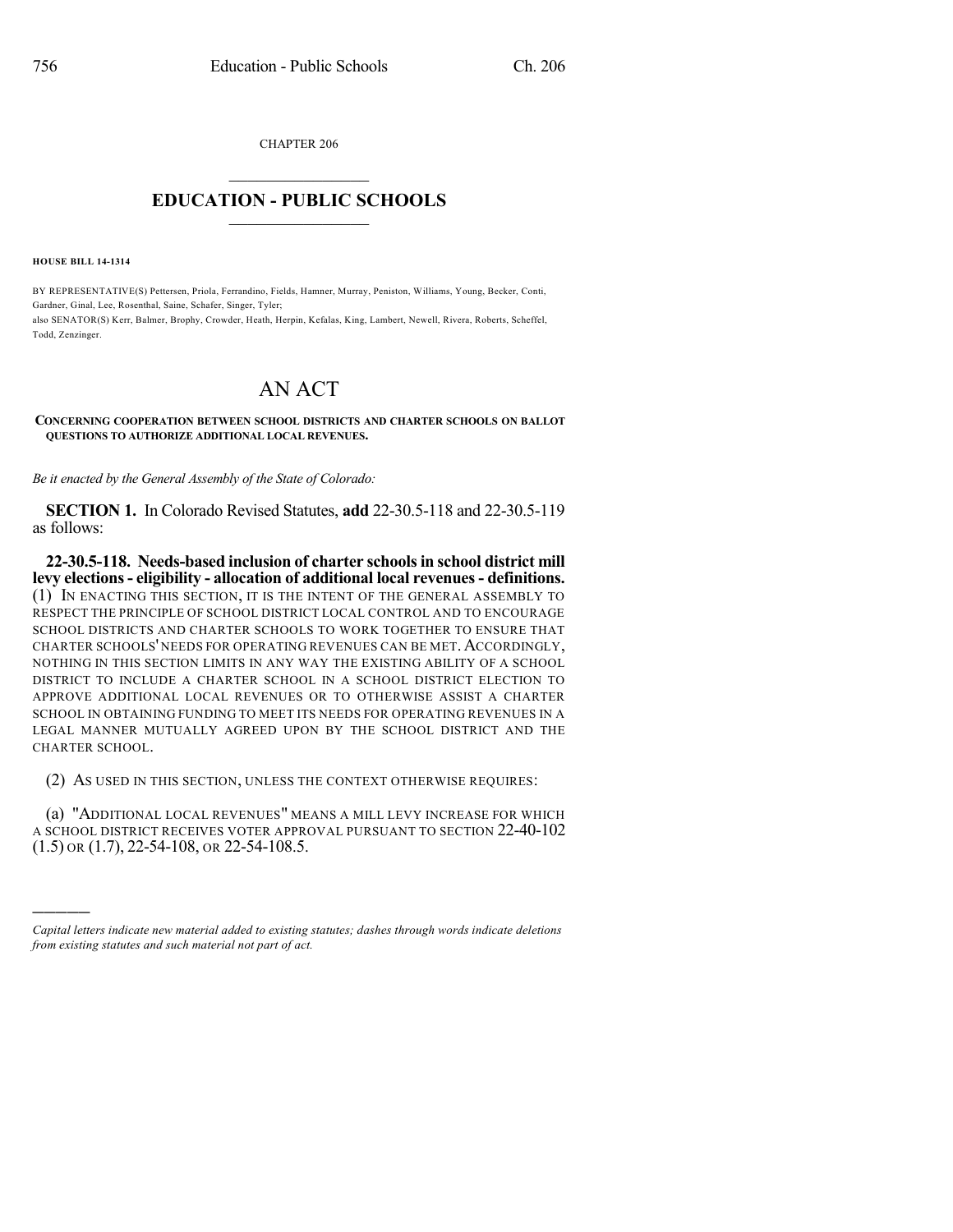(b) "OPERATING REVENUES" MEANS MONEYS USED BY A SCHOOL DISTRICT OR A CHARTER SCHOOL TO PAY EXPENSES OTHER THAN CAPITAL CONSTRUCTION EXPENSES.

(c) "PLANNING COMMITTEE" MEANS A COMMITTEE FORMED BY A SCHOOL DISTRICT TO ASSESS AND PRIORITIZE THE SCHOOL DISTRICT'S NEEDS FOR OPERATING REVENUES AND TO CONSIDER SEEKING ADDITIONAL LOCAL REVENUES.

(3) IF A SCHOOL DISTRICT HAS A PLANNING COMMITTEE, THE SCHOOL DISTRICT MUST ALLOW THE CHARTER SCHOOLS THAT THE LOCAL BOARD OF EDUCATION AUTHORIZES TO HAVE AT LEAST ONE REPRESENTATIVE ON THE SCHOOL DISTRICT'S PLANNING COMMITTEE THAT REPRESENTS THE GROUP OF CHARTER SCHOOLS AND MUST NOTIFY THE CHARTER SCHOOLS OF THE PLANNING COMMITTEE'S MEETING SCHEDULE. THE CHARTER SCHOOLS OF A SCHOOL DISTRICT SHALL COOPERATE IN DETERMINING THE PERSON OR PERSONS WHO WILL REPRESENT THE INTERESTS OF CHARTER SCHOOLS ON THE PLANNING COMMITTEE.

(4) A SCHOOL DISTRICT THAT CONSIDERS SUBMITTING, OR RECEIVES A PETITION REQUIRING IT TO SUBMIT, A BALLOT QUESTION TO THE ELIGIBLE ELECTORS OF THE SCHOOL DISTRICT TO AUTHORIZE ADDITIONAL LOCAL REVENUES PURSUANT TO SECTION 22-40-102 (1.5) OR (1.7), 22-54-108, OR 22-54-108.5 SHALL INVITE EACH CHARTER SCHOOL AUTHORIZED BY THE SCHOOL DISTRICT TO PARTICIPATE IN DISCUSSIONS REGARDING SUBMISSION OF THE QUESTION. THE SCHOOL DISTRICT SHALL EXTEND THE INVITATION AT THE EARLIEST POSSIBLE TIME BUT NO LATER THAN JUNE 1 OF THE APPLICABLE ELECTION YEAR. EACH SCHOOL DISTRICT IS ENCOURAGED TO VOLUNTARILY INCLUDE FUNDING FOR THE OPERATING REVENUES NEEDS OF CHARTER SCHOOLS IN THE SCHOOL DISTRICT'S BALLOT QUESTIONS TO AUTHORIZE ADDITIONAL LOCAL REVENUES WITHOUT REQUIRINGA CHARTER SCHOOL TO COMPLY WITH THE OPERATING REVENUES PLAN SUBMISSION PROCESS SET FORTH IN SUBSECTION (5) OF THIS SECTION.

(5) (a) A CHARTER SCHOOL THAT HAS OPERATING REVENUES NEEDS MAY REQUEST THAT THE LOCAL BOARD OF EDUCATION OF ITS CHARTERING SCHOOL DISTRICT:

(I) INCLUDE THE CHARTER SCHOOL'S OPERATING REVENUES NEEDS AS PART OF A BALLOT QUESTION TO AUTHORIZE ADDITIONAL LOCAL REVENUES THAT THE SCHOOL DISTRICT SUBMITS TO THE ELIGIBLE ELECTORS OF THE SCHOOL DISTRICT; OR

(II) SUBMIT A BALLOT QUESTION TO AUTHORIZE ADDITIONAL LOCAL REVENUES FOR THE CHARTER SCHOOL TO THE ELIGIBLE ELECTORS OF THE SCHOOL DISTRICT PURSUANT TO SECTION 22-30.5-119.

(b) A CHARTER SCHOOL THAT SEEKS TO HAVE ITS OPERATING REVENUES NEEDS INCLUDED AS PART OF A BALLOT QUESTION THAT THE LOCAL BOARD OF EDUCATION OF ITS CHARTERING SCHOOL DISTRICT SUBMITS TO THE ELIGIBLE ELECTORS OF THE DISTRICT OR THAT SEEKS TO OBTAIN FUNDING FOR ITS OPERATING REVENUES NEEDS THROUGH THE AUTHORIZATION OF ADDITIONAL LOCAL REVENUES PURSUANT TO SECTION 22-30.5-119 SHALL SUBMIT AN OPERATING REVENUES PLAN TO THE LOCAL BOARD OF EDUCATION OF ITS CHARTERING SCHOOL DISTRICT. THE PLAN MUST INCLUDE: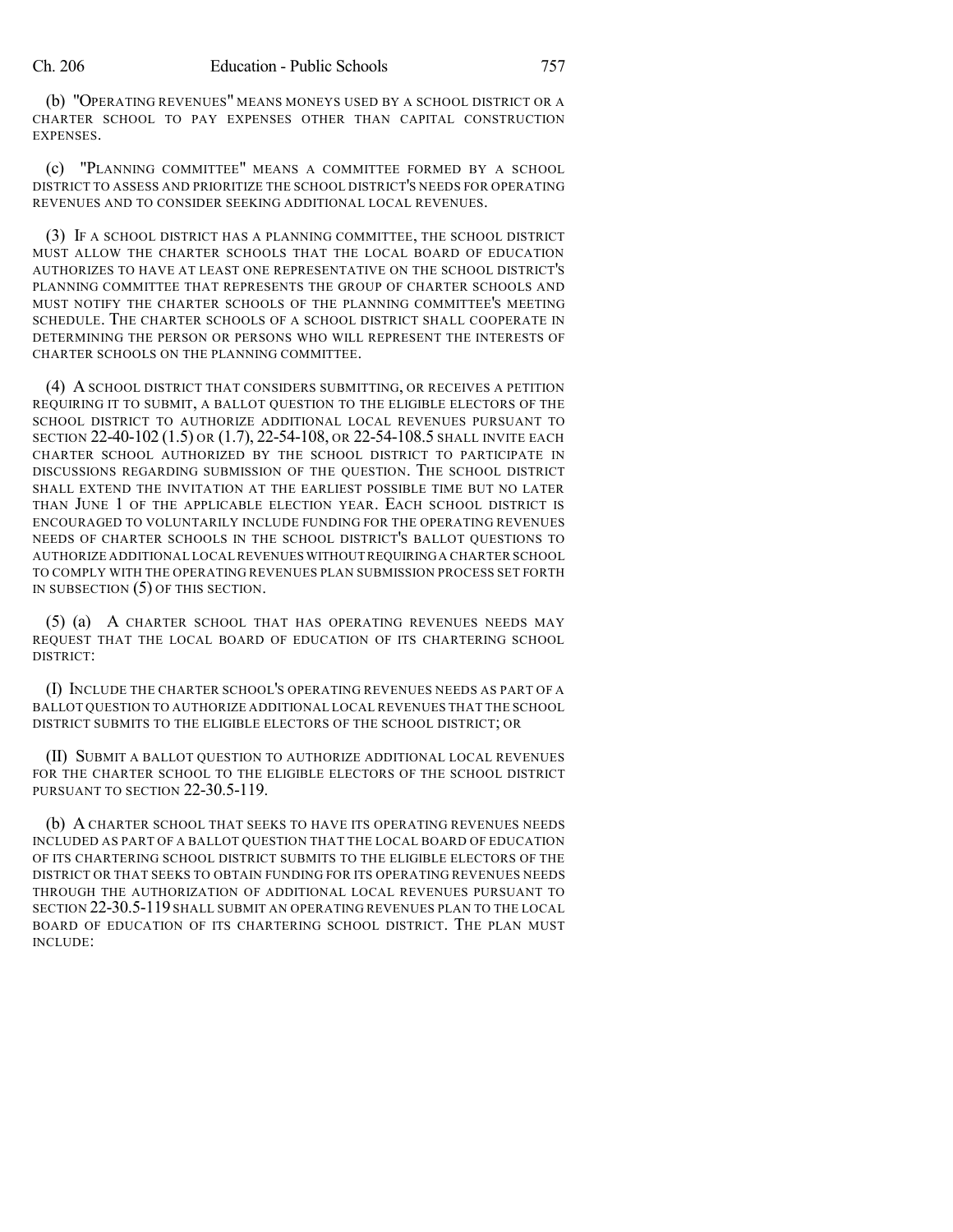(I) ASTATEMENT OF THE REASONS WHY THE OPERATING REVENUES NEEDS THAT WOULD BE FUNDED THROUGH ADDITIONAL LOCAL REVENUES ARE NECESSARY;

(II) A DESCRIPTION OF THE SPECIFIC OPERATIONS THAT WOULD BE FUNDED THROUGH ADDITIONAL LOCAL REVENUES; AND

(III) A STATEMENT OF THE REASONS WHY REVENUE SOURCES OTHER THAN ADDITIONAL LOCAL REVENUES ARE INADEQUATE TO FULLY FUND THE CHARTER SCHOOL'S OPERATING REVENUES NEEDS.

(6) (a) THE LOCAL BOARD OF EDUCATION SHALL REVIEW THE OPERATING REVENUES PLAN SUBMITTED BY A CHARTER SCHOOL PURSUANT TO SUBSECTION (5) OF THIS SECTION AND DETERMINE THE PRIORITY OF THE CHARTER SCHOOL'S OPERATING REVENUES NEEDS IN RELATION TO THE OPERATING REVENUES NEEDS OF OTHER SCHOOLS OF THE DISTRICT.

(b) AT LEAST SIXTY DAYS BEFORE THE DATE BY WHICH A SCHOOL DISTRICT MUST CERTIFY A BALLOT QUESTION TO THE COUNTY CLERK AND RECORDER, THE LOCAL BOARD OF EDUCATION SHALL NOTIFY THE CHARTER SCHOOL IN WRITING THAT THE SCHOOL DISTRICT HAS OR HAS NOT PRIORITIZED THE CHARTER SCHOOL'S OPERATING REVENUES NEEDS FOR INCLUSION IN THE BALLOT QUESTION AT THE UPCOMING ELECTION.

(c) IF THE LOCAL BOARD OF EDUCATION PRIORITIZES THE CHARTER SCHOOL OPERATING REVENUES NEEDS FOR INCLUSION IN THE BALLOT QUESTION AT THE UPCOMING ELECTION, THE LOCAL BOARD OF EDUCATION SHALL INCLUDE THE CHARTER SCHOOL'S OPERATING REVENUES REQUEST IN THE SAME BALLOT QUESTION BEING SUBMITTED BY THE SCHOOL DISTRICT TO AUTHORIZE ADDITIONAL LOCAL REVENUES.

(d) IF THE LOCAL BOARD OF EDUCATION DOES NOT PRIORITIZE THE CHARTER SCHOOL'S OPERATINGREVENUES NEEDS FOR INCLUSION IN THE BALLOT QUESTION AT THE UPCOMING ELECTION,THE LOCAL BOARD OF EDUCATION SHALL PROVIDE TO THE CHARTER SCHOOL, WITH THE NOTICE REQUIRED IN PARAGRAPH (b) OF THIS SUBSECTION (6), A WRITTEN STATEMENT SPECIFYING THE REASONS FOR EXCLUDING THE CHARTER SCHOOL'S OPERATING REVENUES NEEDS. THE LOCAL BOARD OF EDUCATION SHALL ALLOW THECHARTER SCHOOL AN OPPORTUNITY TO ADDRESS ANY ISSUES RAISED BY THE BOARD.

(e) NOTHING IN THIS SUBSECTION (6) REQUIRES A LOCAL BOARD OF EDUCATION TO PRIORITIZE THE OPERATING REVENUES PLAN OF A CHARTER SCHOOL.THE LOCAL BOARD OF EDUCATION AND A CHARTER SCHOOL MAY AGREE TO RESERVE OR ESCROW MONEYS FOR THE BENEFIT OF THE CHARTER SCHOOL.

(f) NOTWITHSTANDING THE PROVISIONS OFTHIS SUBSECTION (6)CONCERNING THE PRIORITIZATION OF A CHARTER SCHOOL'S OPERATING REVENUES PLAN AND INCLUSION IN A DISTRICT BALLOT QUESTION TO AUTHORIZE ADDITIONAL LOCAL REVENUES, THE LOCAL BOARD OF EDUCATION AND A CHARTER SCHOOL MAY AGREE TO AN ALTERNATIVE FINANCIAL PLAN TO ADDRESS A CHARTER SCHOOL'S OPERATING REVENUES NEEDS.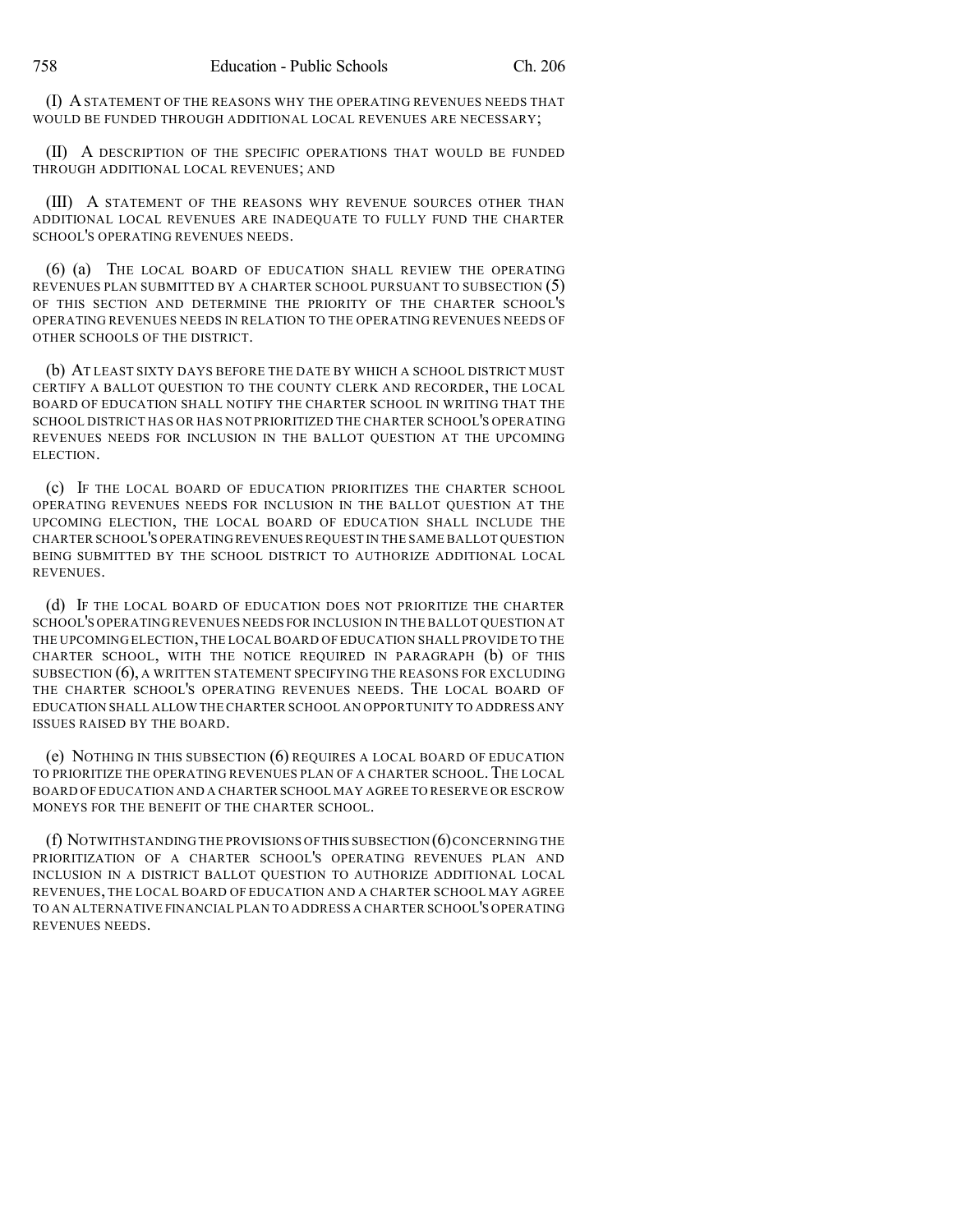(7) WHEN A SCHOOL DISTRICT INCLUDES A CHARTER SCHOOL'S OPERATING REVENUES NEEDS IN A DISTRICT BALLOT QUESTION TO AUTHORIZE ADDITIONAL LOCAL REVENUES:

(a) BEFORE THE SCHOOL DISTRICT SUBMITS THE BALLOT QUESTION TO THE ELIGIBLE ELECTORS OFTHE SCHOOL DISTRICT,THE LOCAL BOARD OF EDUCATION AND THE CHARTER SCHOOL MUST AGREE TO THE PROCESS BY WHICH THE SCHOOL DISTRICT WILL DISTRIBUTE THE ADDITIONAL LOCAL REVENUES TO THE CHARTER SCHOOL; AND

(b) THE SCHOOL DISTRICT AND THE CHARTER SCHOOL MUST BEAR THE COSTS OF SUBMITTING THE BALLOT QUESTION IN PROPORTION TO THEIR RESPECTIVE PORTIONS OF THE TOTAL ADDITIONAL LOCAL REVENUES THAT THE SCHOOL DISTRICT WILL RECEIVE, UNLESS THE LOCAL BOARD OF EDUCATION AND THE CHARTER SCHOOL AGREE TO A DIFFERENT COST-SHARING ARRANGEMENT.

(8) IF A CHARTER SCHOOL REQUESTS THAT A SCHOOL DISTRICT SUBMIT A BALLOT QUESTION TO THE ELIGIBLE ELECTORS OF THE SCHOOL DISTRICT PURSUANT TO SECTION 22-30.5-119 TO APPROVE ADDITIONAL LOCAL REVENUES, THE CHARTER SCHOOL MUST PAY ALL OF THE COSTS OF SUBMITTING THE BALLOT QUESTION; EXCEPT THAT, IF THE LOCAL BOARD OF EDUCATION SUBMITS A SEPARATE SPECIAL MILL LEVY BALLOT QUESTION ON THE SAME BALLOT AS A BALLOT QUESTION TO APPROVE ADDITIONAL LOCAL REVENUES, THE SCHOOL DISTRICT AND THE CHARTER SCHOOL MUST AGREE TO BEAR THE COSTS OF SUBMITTING THE SPECIAL MILL LEVY BALLOT QUESTION. THE SCHOOL DISTRICT SHALL DISTRIBUTE TO THE CHARTER SCHOOL ALL OF THE REVENUES RECEIVED AS A RESULT OF A BALLOT QUESTION SUBMITTED PURSUANT TO SECTION 22-30.5-119.

(9) THE ADDITIONAL REVENUES THAT A CHARTER SCHOOL RECEIVES AS A RESULT OF INCLUSION IN A DISTRICT BALLOT QUESTION OR A BALLOT QUESTION SUBMITTED PURSUANT TO SECTION 22-30.5-119 TO AUTHORIZE ADDITIONAL LOCAL REVENUES ARE IN ADDITION TO, AND DO NOT REPLACE, THE MONEYS THE CHARTER SCHOOL RECEIVES FROM THE SCHOOL DISTRICT PURSUANT TO SECTIONS 22-30.5.112 TO 22-30.5-112.3. A CHARTER SCHOOL THAT RECEIVES ADDITIONAL REVENUES AS A RESULT OF INCLUSION IN A DISTRICT BALLOT QUESTION OR A BALLOT QUESTION SUBMITTED PURSUANT TO SECTION 22-30.5-119 IS SUBJECT TO ANY RESTRICTIONS ON THE USE OF THOSE REVENUES THAT MAY BE IMPOSED BY THE STATUTE THAT AUTHORIZES THE SCHOOL DISTRICT TO SEEK AUTHORIZATION OF THE ADDITIONAL LOCAL REVENUES.

(10) NOTWITHSTANDING ANY OTHER PROVISION OF THIS SECTION TO THE CONTRARY, A SCHOOL DISTRICT SHALL NOT INCLUDE A CHARTER SCHOOL IN A DISTRICT BALLOT QUESTION TO AUTHORIZE ADDITIONAL LOCAL REVENUES OR SUBMIT A BALLOT QUESTION ON THE CHARTER SCHOOL'S BEHALF PURSUANT TO SECTION 22-30.5-119 UNLESS THE CHARTER SCHOOL THAT IS TO RECEIVE ADDITIONAL LOCAL REVENUES AND THE SCHOOL DISTRICT HAVE ENTERED INTO A CONTRACT SPECIFYING THAT THE OWNERSHIP OF ANY ITEMS PURCHASED USING THE ADDITIONAL LOCALREVENUES AUTOMATICALLY REVERTS TO THE SCHOOL DISTRICT IF:

(a) THE CHARTER SCHOOL'S CHARTER IS REVOKED OR NOT RENEWED;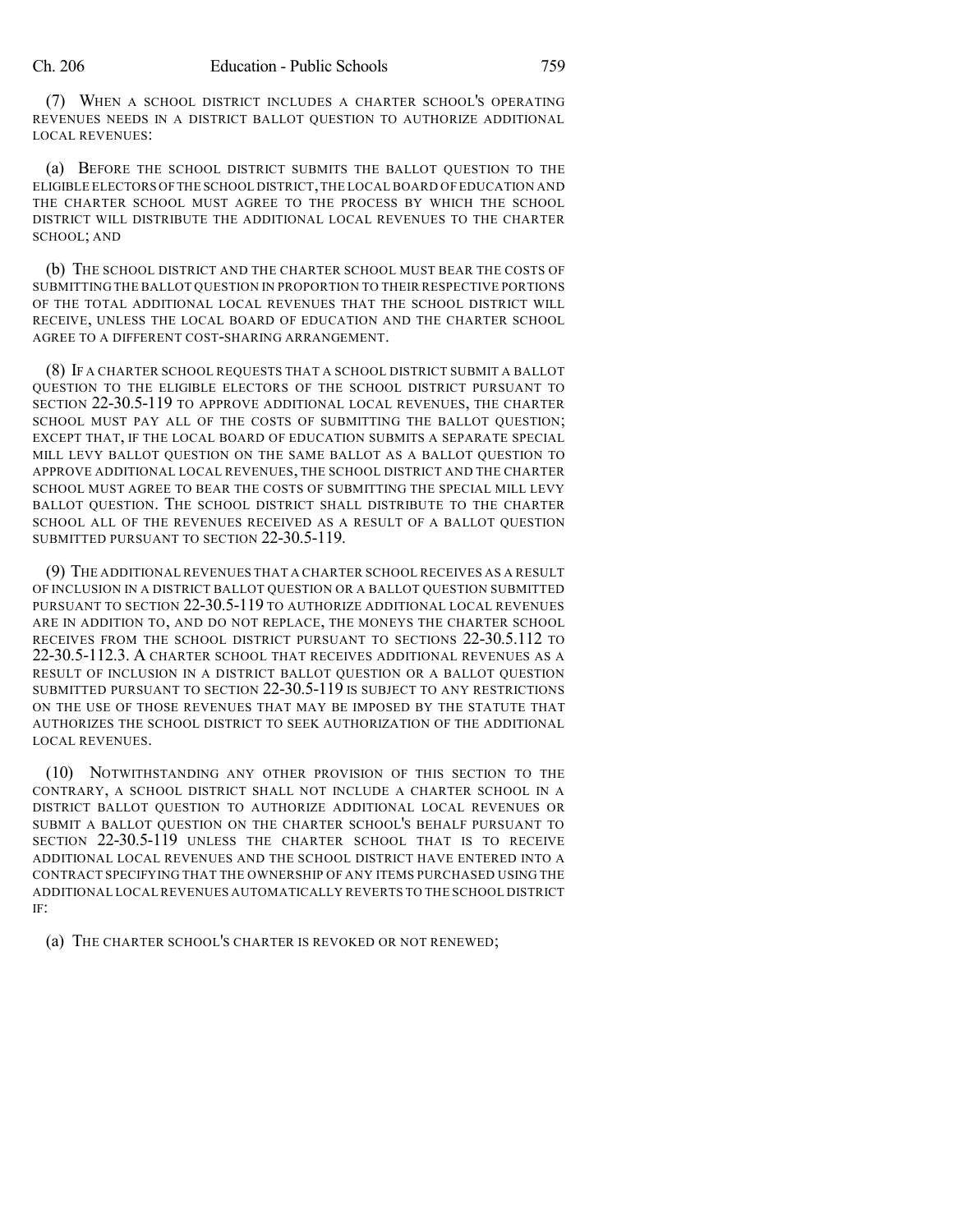(b) THE CHARTER SCHOOL BECOMES INSOLVENT AND CAN NO LONGER OPERATE AS A CHARTER SCHOOL; OR

(c) THE CHARTER SCHOOL OTHERWISE CEASES TO OPERATE.

**22-30.5-119. Mill levy for charter school operating revenues.** (1) WITH THE AGREEMENT OF ALL CHARTER SCHOOLS THAT WILL RECEIVE THE REVENUES GENERATED BY A MILL LEVY TO COLLECT ADDITIONAL LOCAL REVENUES,THE LOCAL BOARD OF EDUCATION MAY, AT ANY TIME AT WHICH A BALLOT ISSUE ARISING UNDER SECTION 20 OF ARTICLE X OF THE STATE CONSTITUTION MAY BE DECIDED, SUBMIT TO THE ELIGIBLE ELECTORS OF THE SCHOOL DISTRICT A QUESTION TO AUTHORIZE ADDITIONAL LOCAL REVENUES PURSUANT TO SECTION 22-40-102 (1.5) OR (1.7), 22-54-108, OR 22-54.108.5 TO PROVIDE OPERATING REVENUES FOR ONE OR MORE CHARTER SCHOOLS CHARTERED BY THE SCHOOL DISTRICT. THE LOCAL BOARD OF EDUCATION SHALL CONSULT WITH ALL AFFECTED CHARTER SCHOOLS THAT WILL RECEIVE THE REVENUES BEFORE DETERMINING THE AMOUNT OF THE ADDITIONAL LOCAL REVENUES. THE LOCAL BOARD OF EDUCATION HAS THE DISCRETION TO COMBINE THE BALLOT QUESTION TO AUTHORIZE ADDITIONAL LOCAL REVENUES WITH ANY OTHER TAX QUESTION THAT THE SCHOOL DISTRICT IS SUBMITTING TO THE ELIGIBLE ELECTORS OF THE DISTRICT OR TO SUBMIT THE BALLOT QUESTION AS A SEPARATE QUESTION.

(2) AN ELECTION CALLED PURSUANT TO SUBSECTION (1) OF THIS SECTION SHALL BE CONDUCTED PURSUANT TO THE PROVISIONS OF ARTICLES 1 TO 13 OF TITLE 1, C.R.S.EACH CHARTER SCHOOL THAT IS TO RECEIVE A PORTION OF THE ADDITIONAL LOCAL REVENUES SHALL BEAR THE COSTS OF SUBMITTING THE BALLOT QUESTION IN PROPORTION TO THE AMOUNT OF REVENUES IT IS TO RECEIVE UNLESS THE CHARTER SCHOOLS AND THE SCHOOL DISTRICT AGREE TO OTHER COST-SHARING ARRANGEMENTS.

(3) IF THE MAJORITY OF VOTES CAST AT AN ELECTION HELD PURSUANT TO THIS SECTION ARE IN FAVOR OF THE QUESTION, THE MILL LEVY OF THE SCHOOL DISTRICT FOR ADDITIONAL LOCAL REVENUES IS AS APPROVED BY THE ELIGIBLE ELECTORS OF THE DISTRICT, AND TAXES SHALL BE LEVIED AS APPROVED. ADDITIONAL LOCAL REVENUES THAT ARE APPROVED PURSUANT TO THIS SECTION BY A BALLOT QUESTION SUBMITTED AS PROVIDED IN SECTION 22-40-102 (1.5) OR (1.7), 22-54-108, OR 22-54-108.5 ARE SUBJECT TO THE LIMITATIONS ON THE AMOUNT AND USE OF THE REVENUES SPECIFIED IN SECTION 22-40-102  $(1.5)$  or  $(1.7)$ , 22-54-108, OR 22-54-108.5, RESPECTIVELY.

(4) NOTWITHSTANDING THE PROVISIONS OF SECTION 22-30.5-118 (6) AND ANY PROVISIONS OF THIS SECTION TO THE CONTRARY, A SCHOOL DISTRICT SHALL NOT IMPOSE A MILL LEVY PURSUANT TO THIS SECTION TO BENEFIT A CHARTER SCHOOL UNLESS THE CHARTER SCHOOL AND THE SCHOOL DISTRICT ENTER INTO A CONTRACT SPECIFYING THAT THE OWNERSHIP OF ANY ITEMS PURCHASED BY THE CHARTER SCHOOL USING THE REVENUES RECEIVED FROM THE MILL LEVY AUTOMATICALLY REVERTS TO THE SCHOOL DISTRICT IF:

- (a) THE CHARTER SCHOOL'S CHARTER IS REVOKED OR NOT RENEWED;
- (b) THE CHARTER SCHOOL BECOMES INSOLVENT AND CAN NO LONGER OPERATE